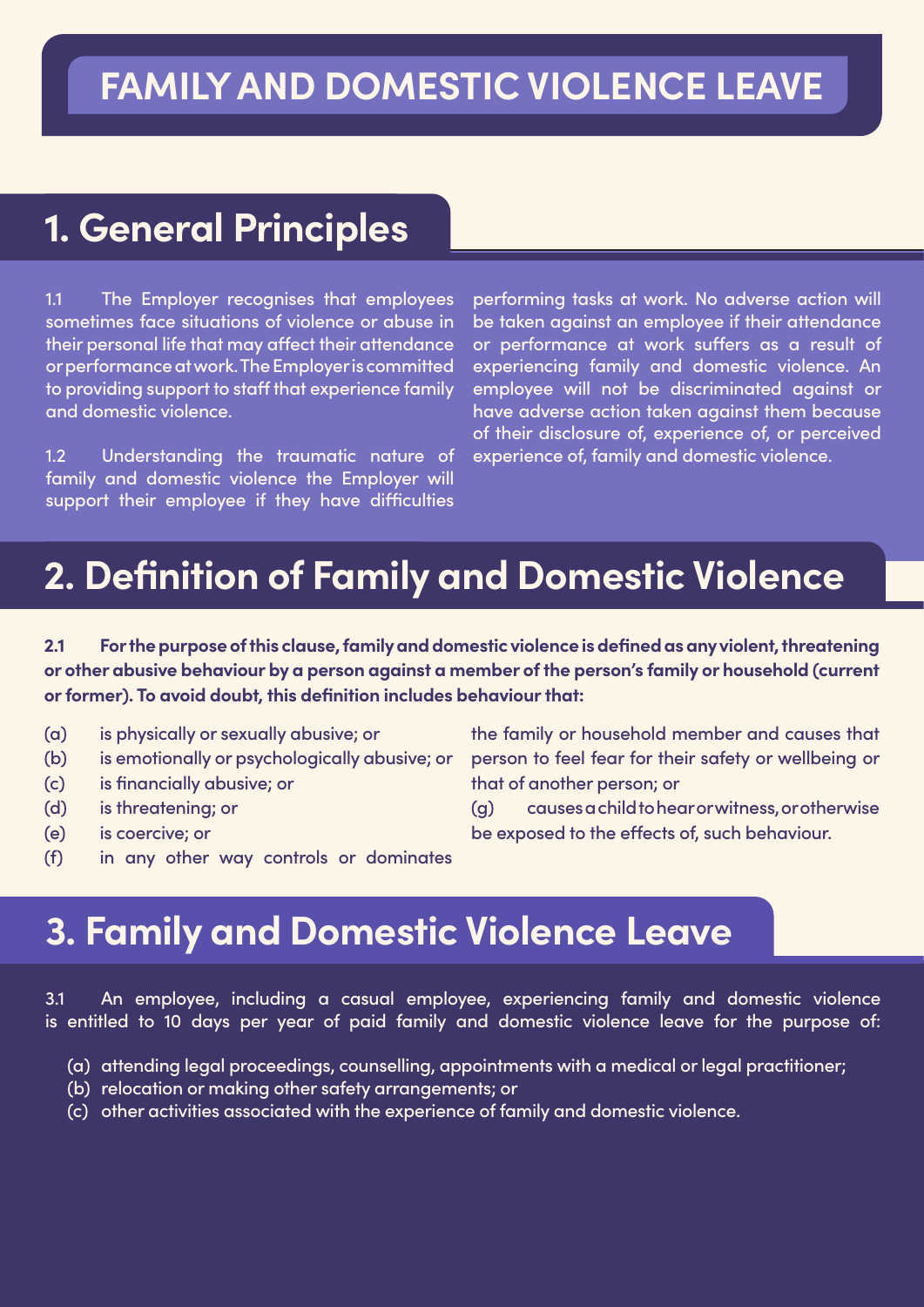3.2 In addition, an employee, including a casual employee, who provides support to a person experiencing family and domestic violence is entitled to access family and domestic leave for the purpose of:

- (a) accompanying that person to legal proceedings, counselling, appointments with a medical or legal practitioner;
- (b) assisting with relocation or other safety arrangements; or
- (c) other activities associated with the family and domestic violence including caring for children.

3.3 This leave will be in addition to existing leave entitlements, may be taken as consecutive or single days or as a fraction of a day, and can be taken without prior approval.

3.4 Upon exhaustion of the leave entitlement in clause 3.1, employees will be entitled to up to [2] days unpaid family and domestic violence leave on each occasion in addition to the entitlements in the NES.

# **4. Notice and Evidentiary Requirements**

4.1 The employee must give his or her Employer notice as soon as reasonably practicable of their request to take leave under this clause, which may be after leave is accessed.

4.2 If required by the Employer, the employee must provide evidence that would satisfy a reasonable person that the leave is for the purpose as set out in clause 3. Such evidence may include a document issued by the police service, a court, a health professional, a family violence support service, a lawyer, a financial institution, an accountant or a statutory declaration.

4.3 The Employer must ensure that any personal information provided by the employee to the Employer concerning an employee's experience of family and domestic violence is kept confidential. Information will not be kept on an employee's personnel file.

## **5. Contact Person**

5.1 The Employer will nominate a contact person to provide support for employees experiencing family and domestic violence and notify employees of the name of the nominated contact person. The nominated contact person must be trained in relation to family and domestic violence and privacy issues relevant to the workplace and receive paid time off work to attend such training.

5.2 An employee experiencing family and domestic violence may raise the issue with the nominated contact person, their immediate supervisor, Health and Safety Representatives or their union delegate/shop steward.

5.3 Where requested by an employee, the contact person will liaise with the employee's supervisor on the employee's behalf, and will make a recommendation on the most appropriate form of support.

5.4 Health and Safety Representatives and union delegates will be provided paid time off work for appropriate training in supporting employees at the workplace who are experiencing family violence.

 their request to take leave under this clause, which may be after leave is accessed.